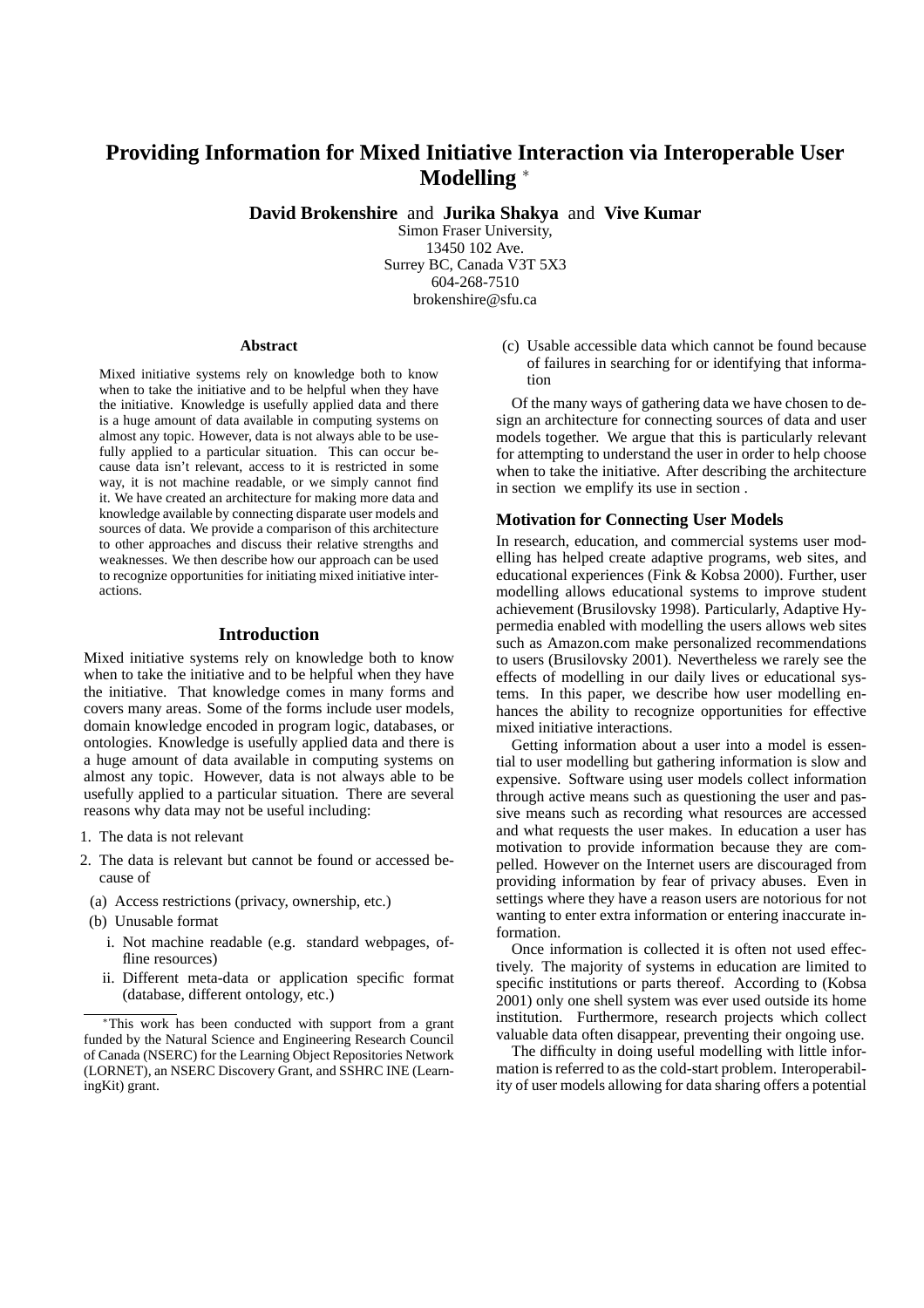

Figure 1: IUM Architecture

solution by allowing models to access previously collected information about a user from other systems instead of collecting it again.

Interoperability can make data from legacy projects accessible and contemporary systems can share data gathered about users. Connecting many systems also allows depth of information collection not possible by a single system. This approach works well with traditional user modelling, where a large amount of data is stored in a single model, and the active modelling paradigm described by McCalla et al. in (Gord McCalla & Bull 2000), where just-in-time models are constituted for a particular purpose. Collecting information from disparate sources also raises issues of model consistency with potentially conflicting information coming from different sources. This is an ongoing issue user models must accommodate though it can certainly be dealt with, as discussed in the aforementioned work (Gord McCalla & Bull 2000).

In section we will describe the underlying architecture of our approach in detail. In section we will describe the communication structure and ontologies of the architecture. In section we will review similar approaches and motivating trends. We then discuss the prototype in section . Finally we discuss our conclusions and future work in section .

# **Architecture**

The current paradigm of user modelling is mostly client/server modelling applications. More recently there has been interest in light-weight user models which follow a user (Kobsa 2001) and in multi-agent user models (Vassileva, McCalla, & Greer 2003).

Our system furthers this trend by dividing the different components needed for communication between user models into several agents. As shown in Figure 1 our system is comprised of six main components, five of which are agent based. The components are data sources, data to information agents (DIAs), user model agents (UMAs), consumer agents, extender agents (EAs), and personal agents (PAs). Designed on top of the FIPA agent specifications these agents provide all the services necessary for use of and communication between user models.

In our system we intentionally do not propose a specific user model technique or specific domain ontologies for user modelling. These tasks are left up to researchers and implementers so they may make the choices which best suit their needs, while still allowing interoperability.

#### **Data Sources**

Data sources technically exists outside of our architecture. They can be any source of data or information useful to a user model such as intelligent tutoring systems, student information systems, databases, or web site visitor data. The data source only needs a programmatic method of extracting the information to be retrieved from sources and shared models. There is no explicit need for the data sources to be aware of their participation in this architecture; these sources are decoupled from the rest of the architecture by data to information agents described in section .

### **Data to Information Agents**

Data to Information Agents (DIAs) make use of a modified adaptor pattern (Erich Gamma 1995) to connect data sources to user models. The DIAs use means exposed by the data sources to retrieve data such as database queries or API calls. They do any necessary processing and conversion to supply the information in a form understandable by some user model. This involves converting the results from the native form into an ontology representation. For example a relational database schema can be mapped to an ontology representation by an expert using a tool such as Protege (Protege-Project 2004). User model agents which understand the ontology or an available mapping can then access the information if they have permission.

The adaptor pattern is well known but it is typically a small part of an existing application and not available to other applications. In the eduSource approach (Hatala *et al.* 2004) (eduSource 2003) it is separate from the application but it is still tied to the particular system and is a heavyweight component. By following an autonomous agent approach with the DIAs we allow the adaptors to be written once, and used transparently by many. This The communication mechanisms which enable this are discussed in section . The DIAs can be given the ability to update their known ontologies and mappings and choose the most appropriate for a given situation. Future work will focus on allowing DIAs to automatically adapt to changes in the data model of their associated source, thus reducing the need for human intervention in the system.

### **User Model Agents**

The User Model Agent (UMA) connects the user model to the architecture. The user model agent makes decisions about how to act and whom to interact with. The UMA is again typically an intelligent adaptor to a UM. By separating the UMA from the actual model and making it responsible for communication the architecture permits the use of whatever representation and inference techniques preferred by the developer of the user model. For example a Bayesian user model could connect as easily as a rule based model. The communication mechanisms (described in section ) decouple the user model from all of the other components of the architecture.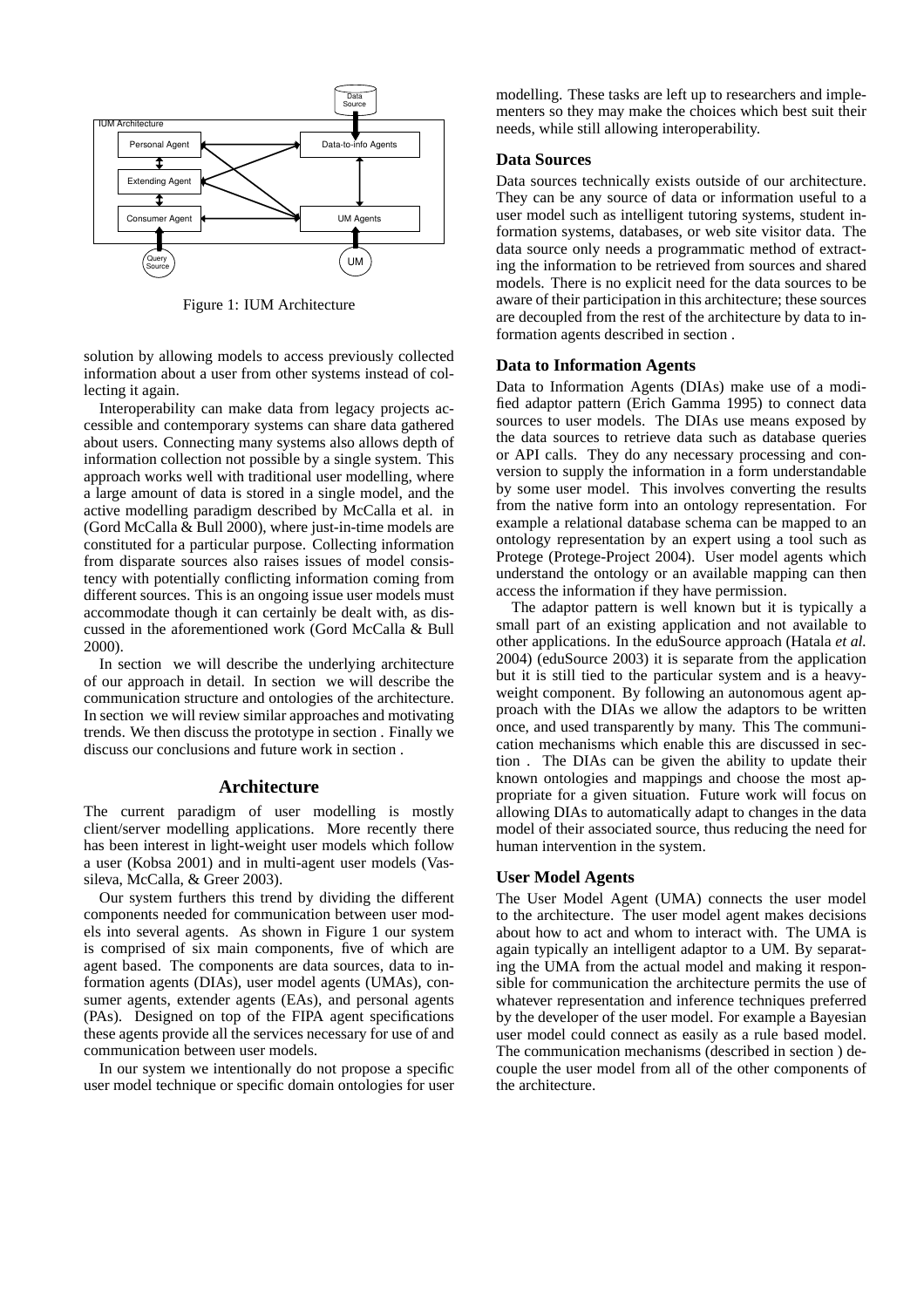# **Consumer Agents**

Consumers are software which uses the information in the models. Not all systems will require a consumer agent to access data, as they may be connected to the user model outside of the architecture. If a system just wants to query existing user models which have UMAs it can do so via a consumer agent.

If a new UM application being developed is aware of this architecture it can be developed to use an agent interface. Alternatively, an agent can be created which will interact with this architecture and then provide a legacy system with information using whatever means the legacy system has available. Furthermore, a user model may query other user models by acting as a consumer of different user model agents.

#### **Extender Agents**

Extenders are the means for helping agents deal with change. This is particularly necessary with the lack of formal standards in a system that will exist for years. The platform a system runs on may change, as may communication protocols, technical standards, etc. Additionally, the entities a system communicates with may change in any of these ways, forcing the system to adapt or become obsolete. While we do not attempt to automatically surmount all of these difficulties, we do attempt to mitigate their effects.

Presently the extender is responsible for making other agents aware of communication resources including translations between and extensions of ontologies. This functionality is similar to that described in the experimental FIPA Ontology Service Specification (FIPA 2001). We do not prescribe how the ontology mappings should be created. In principle any of the techniques described in (Kalfoglou & Schorlemmer 2003) could be used, or any other technique developed. This is an important to the continuing use of the system as ontology mapping and translation is an open area of research with the methods likely to change and improve in the future.

# **Communication**

# **FIPA/JADE Platform**

The underlying communication system of our architecture is the JADE platform which implements the FIPA protocols and Agent Communication Language (ACL). A large amount of information on the standards is available at (FIPA 2004) and on JADE at (TILabs 2004). The JADE platform provides classes to help construct agents and a thorough platform and protocol implementation used in managing agents and sending messages.

#### **IUM/Control Level Communication**

We define interactions among the agent types using the FIPA interaction protocols and semantics. In the case of agent naming and privacy requests we have developed our own ontologies which can be extended and adapted by the community. Figure 2 shows the services offered by and used by the agents. Part A of the table depicts the communication services offered by the different agents. Part B depicts which

| <b>Services</b> | PA        | <b>UMA</b> | DIA | CA | EA         | Requests     | PA  | UMA          | DIA    | CA         | EA  |
|-----------------|-----------|------------|-----|----|------------|--------------|-----|--------------|--------|------------|-----|
| Subscribe       | <b>No</b> | Yes        | Yes | No | <b>Yes</b> | Subscription | EA  | UMA, DIA, EA | FA     | EA. UMA    | EA  |
| Request         | Yes       | No         | Yes | No | Yes        | Request      | EA  | PA. DIA, EA  | EA, PA | EA         | EA  |
| Query           | No        | Yes        | No  | No | No         | Query        | n/a | <b>UMA</b>   | n/a    | <b>UMA</b> | n/a |

Figure 2: Agent Interactions



Figure 3: Communication Example

agents make use of the different services offered. Some communication also occurs outside the architecture to external data sources, user models, and querying sources. Figure 3 shows a typical interaction among agents in the system.

#### **Domain Level And Ontologies**

The domain level incorporates concepts represented by a model in a particular domain. There is no single user modelling ontology that can cover all possible circumstances and do not seek to define one. Instead projects define their own ontologies and share, extend, and translate them.

The semantic web is making ontologies mainstream and leading to tools which make their creation and use far easier. They allow us to formally represent information thus improving interoperability. However, ontologies must still be created by people, be specific enough to be useful, and be general enough to be reusable.

There may also be interpretation issues. Finally concepts in a domain shift over time and the ontologies must adapt. When attempting to communicate different agents must have a common ontology they can use, or they must be able to access a translation between ontologies they understand.

It is worth noting that interoperabilty between models at the level of common ontologies in no way guarantees that information will be correct, useful, secure, ethically obtained, or even legal. One specific problem with interoperability that may mitigate agaist the usefulness of large amounts of data from multiple sources is consistency. There are no guarantees that the data won't directly contradict. These very important issues are not considered herein and there is a substantial body of work covering all these topics.

### **Comparison**

General User Modelling Systems (GUMS) proposed by Finnin (Kass & Finin 1988) offer a variety of user modelling services which can be used by programs. However, they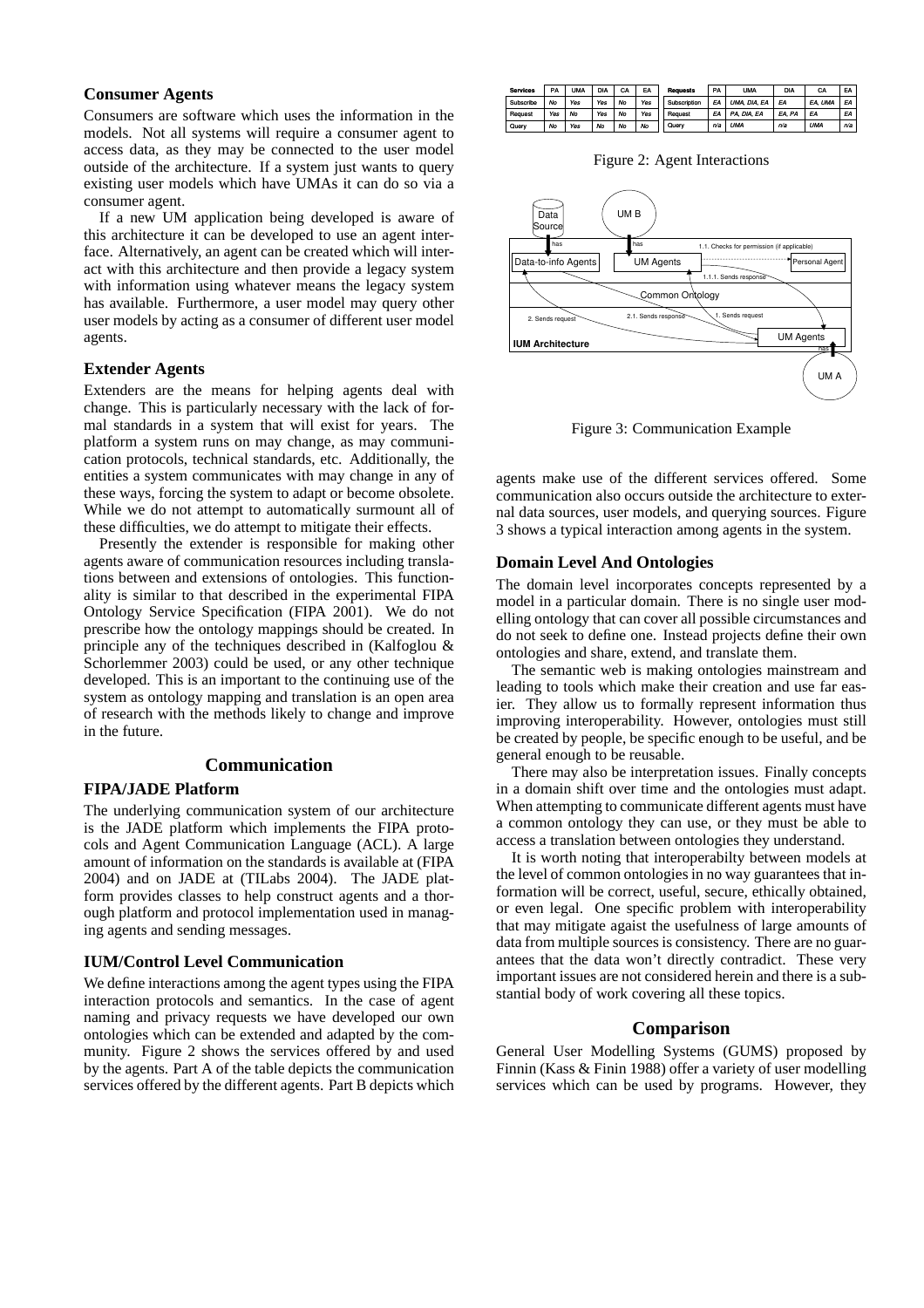do not address communication and sharing between various projects using the system differently, or between projects using different GUMS. As mentioned earlier they have seen limited use (Kobsa 2001). Interoperable User Modelling (IUM) offers a simple communication framework based on existing FIPA standards without constraining the domain representation or user model implementation allowing simpler cross-institution connection.

Standards such as PAPI Learner (IEEE-LTSC 2002), IMS LIPS (IMS 2001), and the LOM Metadata standard (IEEE-LTSC 2004) offer broad approaches to representing student and portfolio information. These standards can be used to share information between user models. General standards still need extensions to serve particular needs, but we lack an easy means of sharing those extensions outside of the standards process, which is typically very slow. Standards which can be represented as ontologies can be easily incorporated into our architecture. For example initial work exists on creating ontologies from PAPI and LIPS (Dolog & Nejdl 2003). Unfortunately, the generality of standards leads to unrealistic complexity for many projects to manage. Despite their complexity these standards do not cover domain information, though it can be included via what LIPS calls external formats, which can be ontologies. We expect that with use common ontologies will be created in different domains by communities of practice, in effect creating ad-hoc ontologybased standards. The need for such ad-hoc standards can be seen by the duration of the standardization process for PAPI and LIPS, which is now past its fifth year.

The two primary choices in technology for IUM were web-services and agents. Agents have several conceptual benefits over web-services for this task. Autonomy of agents aligns with a system which must last as a whole but has transient parts. The agents must also be able to adapt independently to their situation, using the appropriate ontology and representation languages, and attempting to adapt to different and changing ontologies with minimal human intervention. The division of labour among agents is cleaner for our system than a web-service based architecture. Agents also offered roughly equivalent ability to be run on a variety of platforms with different processing power. Issues against agents in a practical system include a lack of experienced developers, security and scalability.

More recently the MUMS (C. Brooks & McCalla 2004) project has taken an approach with similar goals to IUM but using the web services approach. Brooks' system requires users to model statements in RDF and uses opinions as the primitive unit for sharing modelling information. In contrast, the IUM takes a less specified approach by only requiring that the ontology be transmissible within a FIPA message structure. This allows the use of OWL, DAML+OIL, RDF, or virtually any other format. Thanks to the open design of IUM it can connect to MUMS as easily as to any other system.

### **Prototype and Example**

The IUM system is now implemented for use in our lab and university. Students in the School of Interactive Arts and Technology use several different systems in their education. To obtain a more complete model of the student we must access information from all of the systems. Data to Information agents have been implemented for the SPARC ePortfolio system (Brokenshire D. 2004), the WebX conferencing system, the internal course management system (CMS), and the gStudy educational technology system. Each of these systems offers different means of accessing information. The SPARC system uses relational database access, WebX and the CMS offer APIs, and gStudy has an combination of an XML based data model and a relational database.

To connect to these systems we first developed an ontology for the project domain. Then we created Java classes to represent the ontology using the Protege ontology editor (Protege-Project 2004) with the JADE Bean Generator plug-in. Finally we extended the DIA base class for each data source. We then used the basic UMA and PA to send requests to the system and simulated load in a series of experiments to analyze the computational and communication efficiency of the system. A user model is under development to use information gathered to support students learning.

# **Example use: MI-Edna**

MI-Edna is a mixed initiative system for helping students improve their self regulated learning incorporated into the gStudy self regulated learning system (Winne *et al.* ). MI-Edna attempts to recognize students' learning strategies by analyzing their interactions with gStudy, it then proposes possible improvements and new strategies to the student at identified opportune moments, or when they request assistance.

MI-Edna currently gets all of its data from activity logs generated in real time by gStudy. This data is very detailed down to the level of mouse movements, and also includes semantic data on the topic the student is studying. However, gStudy has limited data available about students learning preferences and their previous work and knowledge outside the system. This data would be useful both in deducing students' strategies and in decided when and how to offer help.

The students using gStudy and MI-Edna also use other computing systems in their education, including grade reporting software, online course management systems, and the SPARC ePortfolio systems (Bogyo, Lougheed, & Kirton 2004). All of these systems could act as sources of additional information, but they do not conform to the gStudy data format or the MI-Edna student profile ontology. As well as collecting information on students interactions the SPARC ePortfolio system has its own ontology describing students, their interactions, and their portfolios (Brokenshire D. 2004).

The SPARC ePortfolio system can be connected to the MI-Edna system via its user model, provided an ontology mapping is completed between the SPARC and the MI-Edna ontologies. The other systems can all be used as data sources by constructing data to information agents which parse the raw data and put it into either the SPARC ontology or the MI-Edna ontology.

The MI-Edna project ontology incorporates information on the domain of reading in gStudy. It also captures vari-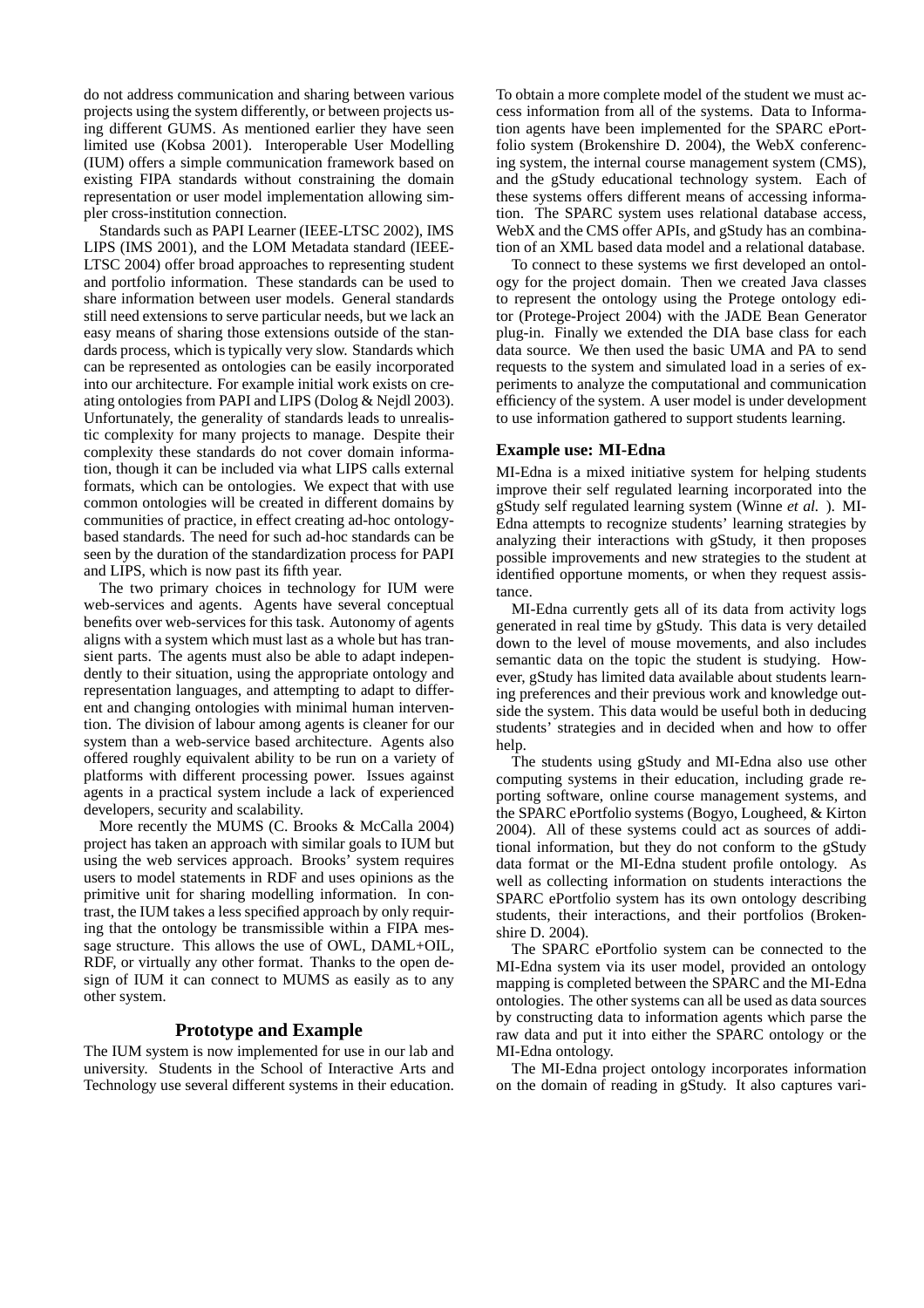

Figure 4: MI-Edna Learner Ontology

ables, tactics, and strategies observed in learner interactions within gStudy that correspond with specific models of selfregulated learning. Presently, MI-Edna encodes partial representations of Zimmerman's (Zimmerman 2000) 3-phase SRL model as well as Winne and Hadwin's (Winne & Hadwin 1998) 4-phase SRL model. 4. Since the goal of the MI-Edna system is to be able to recognize and propose opportunities for mixed initiative interactions based on a wholistic understanding of the learner's self-regulatory capabilities, it is important to unify the two different SRL observations based on the two different SRL models.

The interoperable user modeling architecture can be used to accomplish this goal by performing a semantic mapping between the portions of the two ontologies that represent the variables, phases, states, tactics, and strategies corresponding to the two different SRL models. Based on the mapping, the software agents can automatically populate the learner interactions into ontologies corresponding to the two SRL models.

# **Conclusion and Future Work**

We have discussed herein the use of interoperable user modelling approach to help solve the cold start problem and provide richer modelling. This architecture is a first step towards realizing this goal.

In most cases, the level of effort and expertise needed for ontology creation, maintenance and mapping is prohibitive. To address this problem we propose the means of semantic mapping and sharing of data across ontologies.

We are actively working on testing our ability to recognize opportunities for mixed initiative interaction by experimenting with the MI-Edna system and the SPARC ePortfolio system.

In our upcoming work we will integrate a variety of educational and administrative software using this technology to gather data for richer user models and investigate possible benefits. People rarely put information in ontologies or metadata. Duval recently stated that "Web forms must die" and we must use smarter methods of gathering the information we need (Duval 2004). ePortfolios provide a source of structured data the users have an incentive to enter. We are developing a principled means of extracting ePortfolio information to inform user models. SPARC is currently testing with the TechOne program, the Coop program, and several Secondary school districts in the province of British Columbia providing approximately 4000 users. The Province of BC requires all secondary student to graduate with a portfolio, giving us a potential audience of 150,000 users in the next three years. gStudy is in use by several hundred high school and undergraduate students, and the WebX conferencing system and the course management system are used by approximately 1000 students in the TechOne program and the School for Interactive Arts and Technology.

### **References**

Bogyo, B.; Lougheed, P.; and Kirton, T. 2004. *ePortfolios website at: http://eportfolio.research.iat.sfu.ca/*.

Brokenshire D., Bogyo B. & Kumar, V. 2004. Towards an upper-level ontology for information exchange in eportfolios. In *Proceedings of Europortfolio 2004*.

Brusilovsky, P. 1998. In Peter Brusilovsky, A. K., and Vassileva, J., eds., *Adaptive Hypertext and Hypermedia*.

Brusilovsky, P. 2001. Adaptive hypermedia. *User Modeling and User-Adapted Interaction* 11:87–110.

C. Brooks, M. Winter, J. G., and McCalla, G. 2004. The massive user modelling system. In *7th International Conference on Intelligent Tutoring Systems (ITS2004)*.

Dolog, P., and Nejdl, W. 2003. Challenges and benefits of the semantic web for user modelling. In *Proc. of AH2003 workshop at 12th World Wide Web Conference, Budapest, Hungary, May 2003.*

Duval, E. 2004. Learning objects on the semantic web keynote speech. In *Proceedings of I2LOR 2004*.

eduSource. 2003. *eduSource Canada project. Available at: http://www.edusource.ca/*.

Erich Gamma, Ralph Johnson, J. V. . R. H. 1995. *Design patterns : elements of reusable object-oriented software*. Addison-Wesley.

Fink, J., and Kobsa, A. 2000. A review and analysis of commercial user modeling servers for personalization on the world wide web. *User Modeling and User-Adapted Interaction* (10):209–249.

FIPA. 2001. *FIPA Ontology Service Specification*.

FIPA. 2004. *Foundation for Intelligent Physical Agents. http://www.fipa.org*.

Gord McCalla, Julita Vassileva, J. G., and Bull, S. 2000. Active learning modelling. In G. Gauthier, C. F. . K. V., ed., *Intelligent Tutoring Systems*, 53–62. Springer-Verlag, Berlin Heidelberg.

Hatala, M.; Richards, G.; Eap, T.; and Willms, J. 2004. The interoperability of learning object repositories and services: Standards, implementations and lessons learned. In *Proceedings of WWW2004*, Proc. of WWW2004. ACM.

IEEE-LTSC. 2002. *Personal and Private Information Learner - Draft 8 Specification. Available at: http://edutool.com/papi*.

IEEE-LTSC. 2004. *IEEE LOM Final Draft Standard. Available at: http://ltsc.ieee.org/wg12/index.html. Accessed on March 20th, 2004.*

IMS. 2001. *IMS Learning Information Package Specification V1.0 Available at: http://www.imsglobal.org/profiles/index.cfm*.